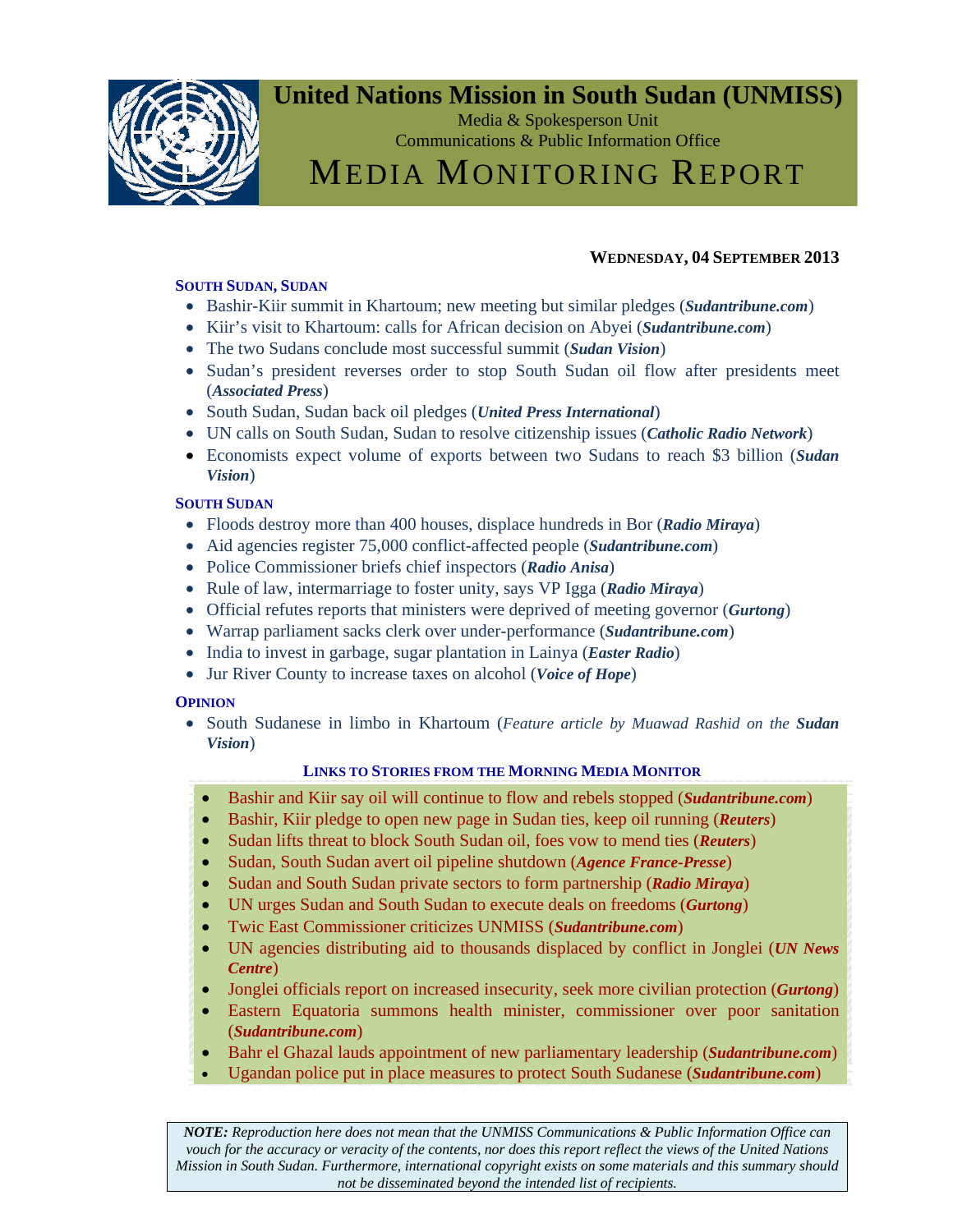# **Highlights**

#### **Bashir-Kiir summit in Khartoum; new meeting but similar pledges**

*Sudantribune.com Khartoum, 03/09/13* - The Sudanese president Omer Hassan Al-Bashir vowed to his visiting counterpart from South Sudan Salva Kiir on Tuesday that the flow of oil through his country's territory will continue "without any impediments" across flexible but secure borders.

The two countries were on the brink of a major and fresh setback in relations when Bashir ordered his government last June to shut down oil pipelines carrying the economic lifeline from landlocked South Sudan.

Bashir was aggravated over what he claimed was continued support by Juba to the Sudan Revolutionary Front (SRF) which in April has extended its military reach to North Kordofan's second largest town of Um Rawaba which took the government and observers at the time by surprise.

South Sudan rejects accusations of rebel support leveled by its northern neighbor and in turn alleges that Khartoum is aiding David Yau Yau's rebellion in Jonglei state.

The Sudanese government has insisted that normal relations with South Sudan and implementation of cooperation agreements signed last year can only be attained after concluding security arrangements which in its core requires the establishment of a buffer zone and ceasing support to insurgents.

A joint commission comprised of African Union (AU) and Inter-Governmental Authority on Development (IGAD) is tasked with probing rebel support claims by the two countries.

Bashir emphasized the importance of ending rebel support in his open meeting with Kiir.

"The commitment to stop supporting and sheltering rebel movements is the most effective means in the process of confidence building between the two countries," he said.

The Sudanese president said that his government is committed to immediate demarcation of the still-undefined borders and cooperating with the AU mediation team working on disputed border regions, determination of the zero centerline and monitoring of rebel support claims.

Kiir again reiterated his denial of harboring anti-Khartoum rebels but said he is willing to undertake steps that would alleviate Sudan's concerns in this regard.

"We received accusations by Khartoum but according to the reality our country does not support opposition movements and does not provide them [with] shelter and I am ready to fulfill my promise in this regard and I do not wish to defend myself here," the South Sudanese leader said.

He also urged the Sudanese government to open the borders and facilitate cross-border trade.

"It was Sudan that closed the borders unilaterally and we did not do [reciprocate] it..the people of South Sudan are waiting patiently for Sudanese traders to take to transport goods to consumers there," Kiir said.

"I do not want these agreements to be on the books [only]; we will work to implement them fully and we are here for that," he added.

On Abyei, the South Sudan president affirmed that his country wants resolution of the dispute on the basis of the AU proposal and urged Khartoum to do the same.

Abyei was supposed to hold a vote in January 2011 on whether its residents want to join north or south Sudan. The plebiscite was delayed over disagreements on who is eligible to vote between the pro-south Dinka Ngok tribes and the pro-north Misseriya tribe.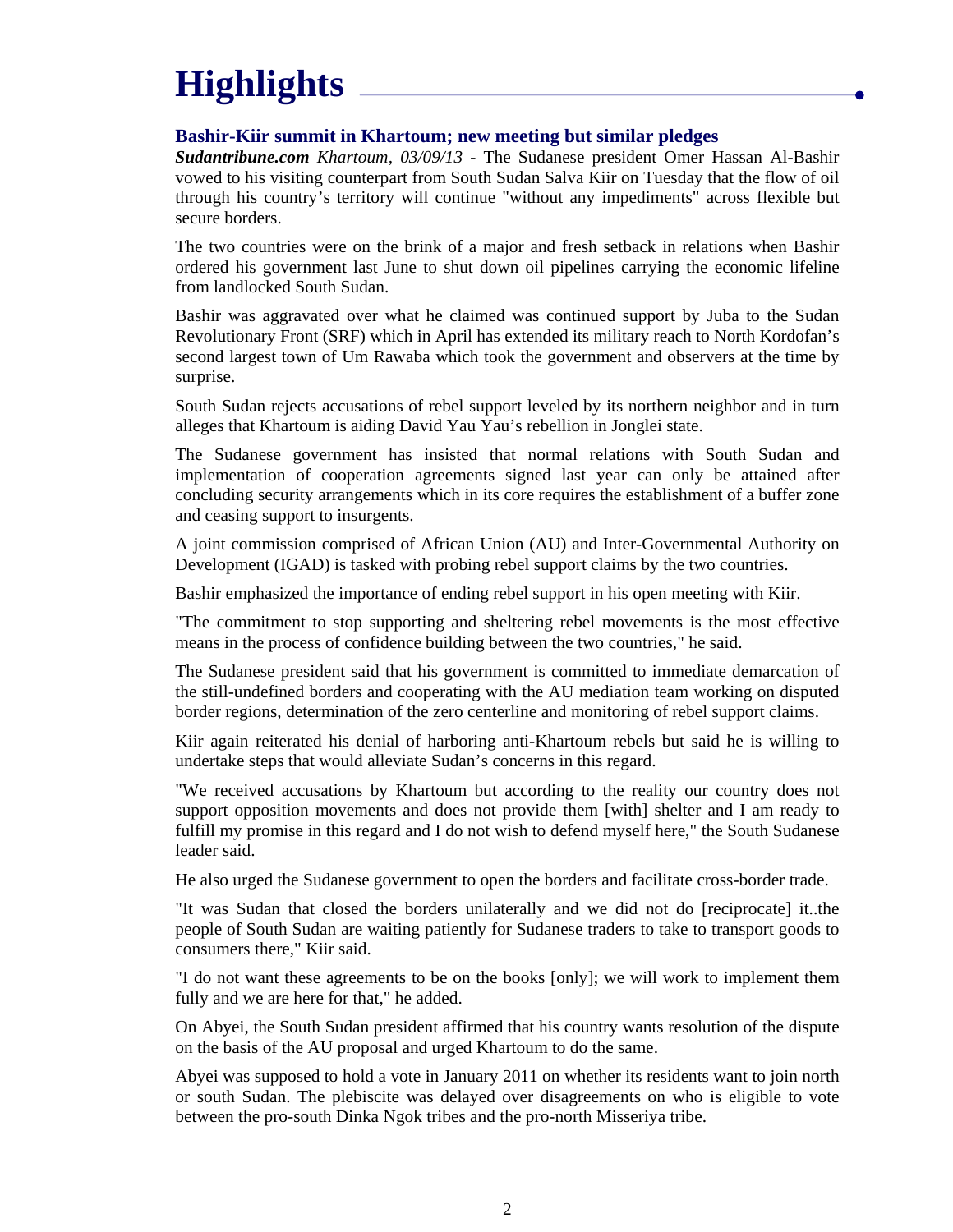AU chief mediator Thabo Mbeki made a proposal last year which was approved by the African Union Peace and Security Council (AUPSC) to hold the referendum this October but excluding the majority of the Misseriya who spend few months in Abyei for grazing.

Khartoum swiftly rejected the plan and despite earlier blessings, the AU appears to have put its implementation on hold. The United Nations Security Council (UNSC) has yet to give a formal opinion on it.

Bashir on his end said that Sudan is determined to find a final solution that is satisfactory to all parties in Abyei that would ensure peaceful coexistence between the components of the local communities there "so as not to be a thorn on the side of relations between the two countries in the future".

The two sides agreed on the importance of swiftly forming civil institutions in Abyei.

They also pledged to work together with the international community on obtaining debt relief for the more than \$40 billion in debt that has yet to be split following the formal secession of South Sudan in July 2011.

A Memorandum of Understanding (MoU) was signed to establish a joint council of businessmen from the two countries, some of whom were part of Kiir's delegation.

Sudan's foreign minister Ali Karti told reporters that the visit will open the door to a new relationship between Khartoum and Juba to overcome the obstacles that have been affecting the relationship between the two countries .

"The atmosphere is suitable and we believe that President Salva Kiir came in good faith as we heard before the visit and during his speech during the welcoming of President [Bashir]," Karti said.

Karti, however acknowledged that a one-day visit is not sufficient to resolve all outstanding cases.

The South Sudan Undersecretary at the Ministry of Foreign Affairs and International Cooperation in Charles Manyang said that the two countries overcame the obstacles encountered in the implementation of the cooperation agreements.

"We as diplomats do not recognize obstacles and must move in the exchange of benefits, even if there are tensions in some cases," Manyang told reporters.

The Sudanese Minister at the Presidency Idris Mohamed Abdul Qadir on his end said that "all the agreements signed we will proceed to implement immediately and we will work from this moment on to turn words into actions".

During his visit, Kiir also held separate meetings with the leaders of the major political parties including Hassan Al-Turabi from the Popular Congress Party (PCP), the leader of the party Democratic Unionist Party (DUP) Mohamed Osman Al-Mirghani and head of the National Umma Party (NUP) al-Sadiq al-Mahdi, Sudan Communist Party (SCP) leader Mohamed Mokhtar Al-Khatib and head of the National Consensus Forces (NCF) opposition alliance Farouk Abu Essa. (*Back to Top*)

#### **Kiir's visit to Khartoum: calls for African decision on Abyei**

*Sudantribune.com Wau, 03/09/13* - Following the failure of presidents Omer Al-Bashir and Salva Kiir to seal a deal during his one day to Khartoum some dignitaries from the disputed area called for a decision by the African Union to support the organisation of a referendum that eventually to be backed by the UN Security Council.

Chairperson of the National Public Grievances Chamber, Justuce Deng Biong, and a member of the national legislative assembly representing the Abyei area Arop Madut, both rejected the Sudanese demand to forge a joint administration before the referendum saying the International Arbitration Tribunal decided that Abyei belongs to the Dinka Nogk and accordingly, they have the right to administrate it alone.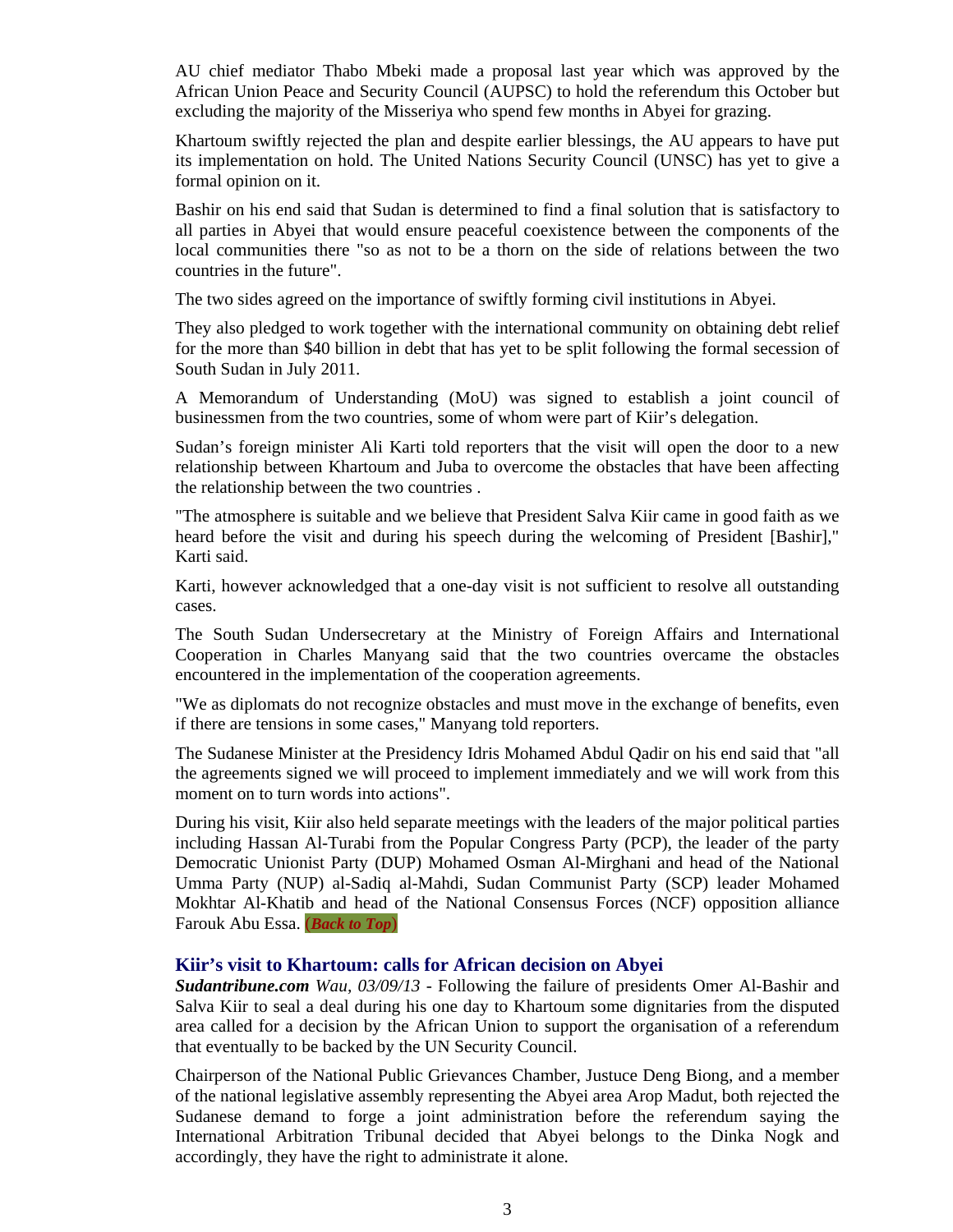During his one-day trip to Khartoum, the disputed area of Abyei was seen as the only dark spot on the visit which confirmed at least that the two parties have decided to work in a good faith to improve their bilateral relations and implement the nine cooperation agreement signed one year ago.

President Omer Al-Bashir in his speech reiterated his demand for a "final and satisfactory solution for all the parties". He also suggested to establish the local institutions agreed in June 2011 before to conduct the referendum or and to work for a lasting settlement to avoid that Abyei "be a dagger" in the relations between the two countries.

While president Kiir in his speech underlined the need to implement the proposition of the African Union mediation which calls to conduct the referendum without the Sudanese nomads. He also referred to the decision of the Arbitration court in favour of the Dinka Ngok.

South Sudan's foreign affairs minister, Barnaba Marial Benjamin, said the summit had addressed a number of key issues, while affirming the commitment of the two countries to honour agreements and "remove obstacles" to peacefully settling post-secession disputes.

Marial pointed out that the two, though, leaders had agreed on the need to conduct a referendum on the future of Abyei. Adding "There was no problem about that, but president Bashir preferred to establish a joint administration first. This was where they could not continue the discussion on Abyei".

"President Salva had to stop and the summit ended. This was all the two leaders had discussed about Abyei", further said the minister.

Justice Deng Biong, a senior government official and a native of Abyei, rejected the Sudanese demand for a joint temporary administration as provided in the deal of June 2011.

"Yes, the two presidents did not reach any agreement on Abyei because Bashir insisted on the establishment of [a] joint administration before formation of the referendum commission, which does not have any basis", Deng told Sudan Tribune on Tuesday.

He emphasised that the joint administration was necessitated by "the 8 June 2008 roadmap but this has been corrected by the 22 July 2009 ruling of the Hague which defined the areas of the nine Ngok Dinka chiefdom, so there is no need for [a] joint administration".

Deng called on the African Union Peace and Security Council (PSC) to take complete responsibility for endorsing the proposal put forward by the African Union High-Level Implementation Panel (AUHIP) and refer to the UN Security Council (UNSC) for approval, saying the two presidents will never agree on the terms of the referendum.

He was alluding to the Misseriya demand to participate in the vote on the future of Abyei and the Dinka Ngok rejection to see them involved in this exercise.

Arop Madut, a member of the national legislative assembly representing the Abyei area in Juba, said Sudan's claims to the area have already been addressed by the PCA, with the ruling was previously accepted by the two parties as final and binding.

"The rightful owners are known and the decision was accepted as final and binding by all the two sides, so [a] referendum should be allowed to be conducted for the Dinka Ngok and other residents as proposed by the African Union High-Level Implemental Panel", he told *Sudan Tribune*. (*Back to Top*)

#### **The two Sudans conclude most successful summit**

*Sudan Vision Khartoum,03/09/1* - The Republic of Sudan and the Republic of South Sudan have agreed to continue pumping oil through territories of the former to the export terminals.

At the conclusion of their summit meeting yesterday in Khartoum, President Al Bashir and President Salva Kiir affirmed that there is no need for any mediator between the two countries to resolve their issues.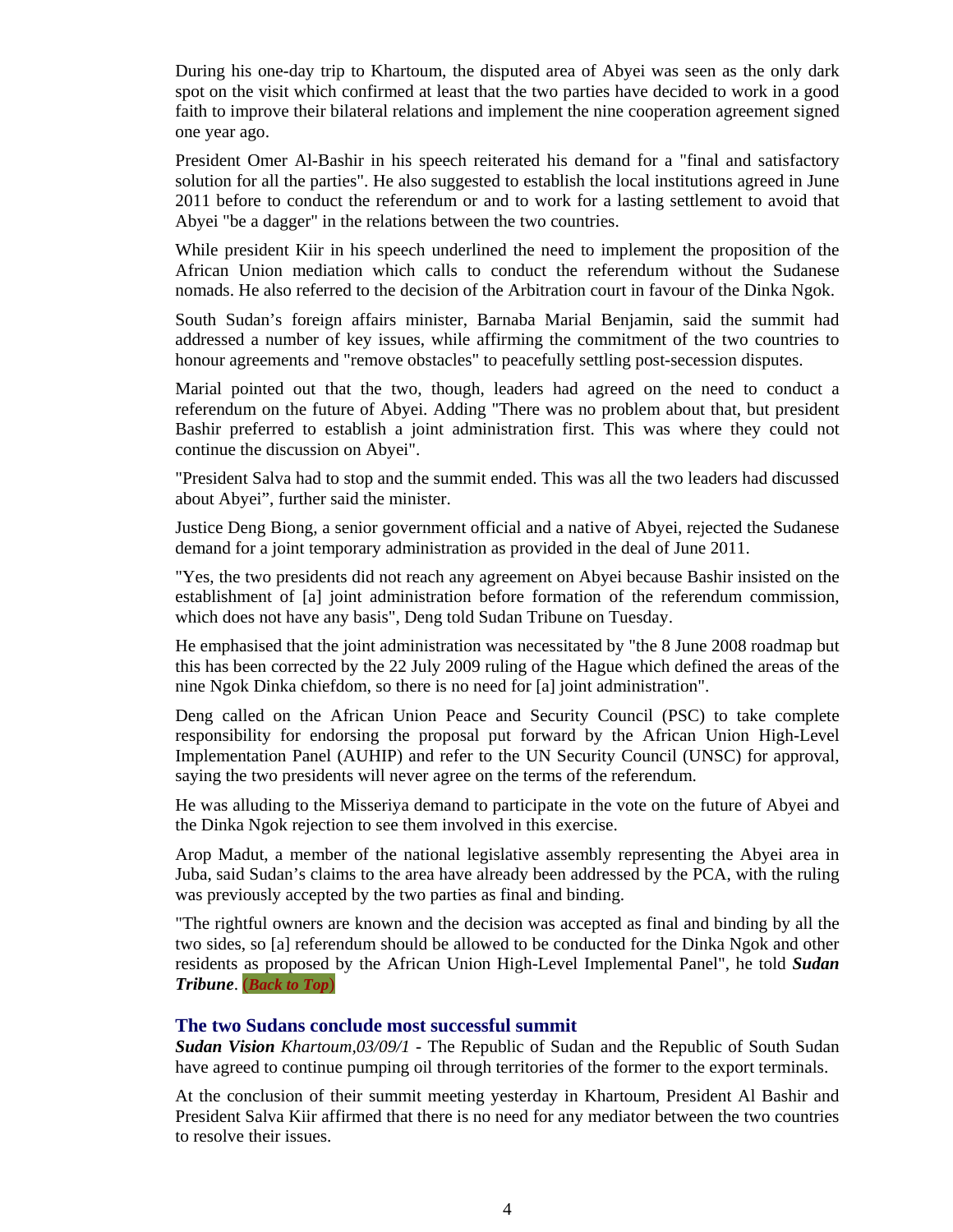President Al Bashir described the visit as a turning point in relations between the two countries because it succeeded in removing all obstacles hindering the progress of their distinguished relations.

All obstacles are now dislodged and there will be total coordination between the two countries, he said.

President Salva Kiir said the two countries agreed to remain committed to the matrix they signed and that summit meetings between the two sides will continue to reach logical solutions on outstanding issues including Abyei and the border.

At the conclusion of their summit, the two leaders issued a joint communiqué in which they agreed to implement all the previous agreements they signed.

At their official talks, President Al Bashir chaired the Sudanese side while the South Sudanese side was chaired by President Kiir.

President Al Bashir expressed his country's respect for all the agreements signed with South Sudan, adding that Sudan is committed to implement all the agreements as one package. He said the two countries are capable of overcoming past obstacles they encountered while implementing some provisions of the agreement, adding that the two countries are on the threshold of a new phase that requires serious cooperation. He highlighted the great role undertaken by the AU mechanism to remove obstacles.

President Al Bashir stressed the need for the two countries to cooperate with the AU mechanisms referred to in president Mbeki's proposals: the zero line determination mechanism and the mechanism on stopping support and harbouring for rebels. He said the determination of the zero line is important for the security of the two countries, exchange of benefits and movement of nomads across the border. He underlined the need to stop support for and harbouring of rebels which is an important issue to pave the way for confidence building between the two countries.

With regard to the pending issues especially Abyei and the border, he said the solution must be acceptable to all parties to ensure peaceful coexistence among all components of the area, underscoring the importance of additional efforts to establish interim civil institutions to pave the way for a final settlement of the issue.

The President expressed the government commitment to immediately embark upon demarcation of the border in accordance with the cooperation agreements signed between the two countries, urging joint efforts to facilitate the mission of the African experts relating to disputed areas.

The President proposed the formation of a higher ministerial committee to supervise the work of the various committees set up to implement the cooperation agreements between the two countries whose number reached 30 committees.

The President emphasized the importance of continued summits and exchange of presidential visits in future to boost relations between the two countries.

Meanwhile, President Kiir who arrived in Sudan on one-day visit announced that he came to Khartoum in good faith to discuss the outstanding issues.

Kiir affirmed his country's readiness to open a new chapter to implement all agreements including the cooperation agreement, stating that peace and security should prevail to achieve the aspirations of the people of the two countries.

He stressed the importance of joint meetings between the two sides on the ministerial level, affirming that he President Al Bashir are committed to sign the outcomes of the joint meetings.

President Kiir denied South Sudan support to the Sudanese rebels and called on the Sudanese government to present evidence for action to be taken to avoid war.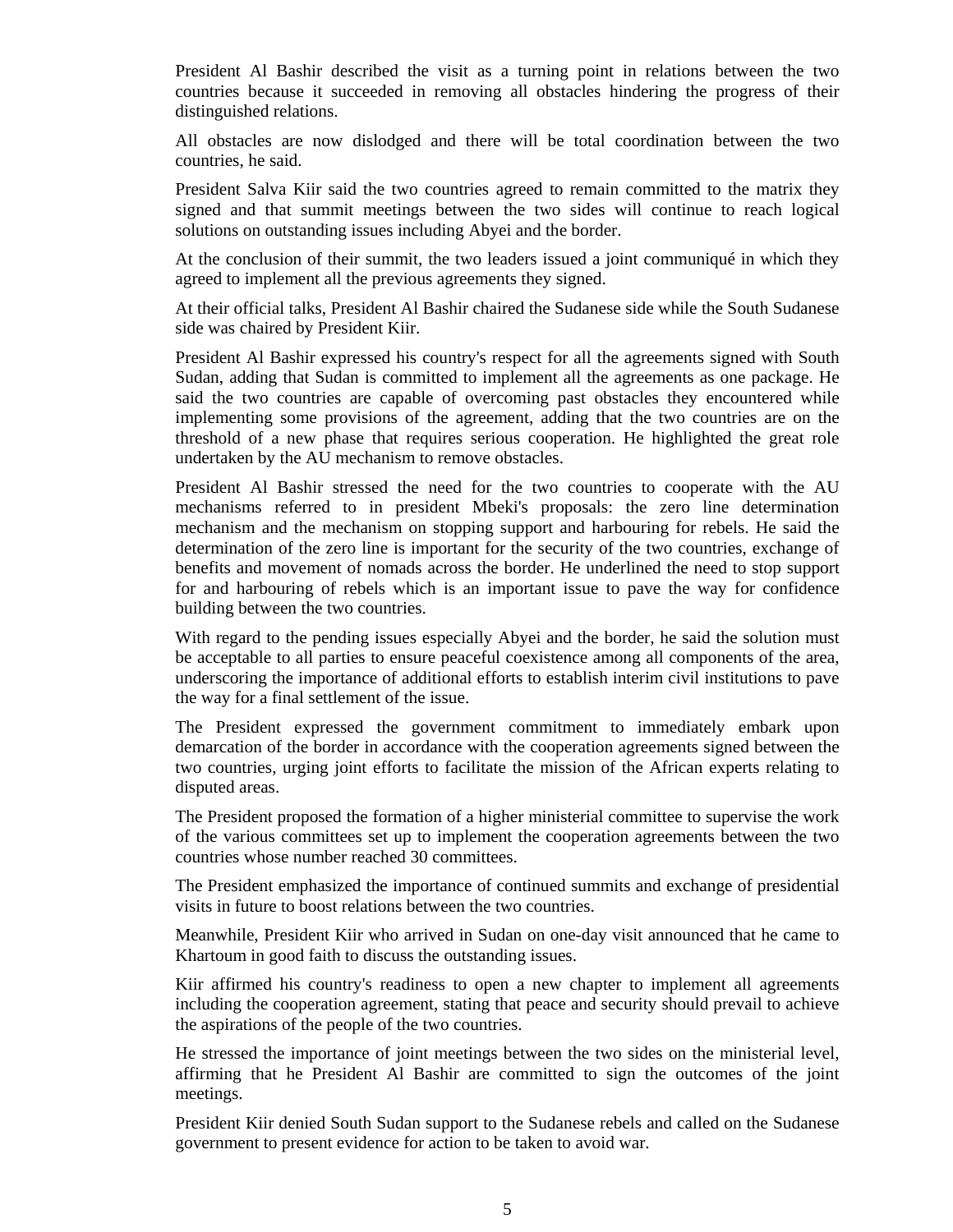On Abyei, Kiir said that the Comprehensive Peace Agreement (CPA) dealt with the issue and was also resolved through the Permanent Court of Arbitration (PCA), calling for handling the issue by peaceful means through the AUHIP.

On the borders, Kiir underlined the importance of listening to the AU experts committee, pointing to the efforts of South Sudan to provide the appropriate support to the Sudanese merchants in South Sudan.

Foreign Minister, Ali Karti said that there is a great desire between Sudan and South Sudan to overcome all obstacles hindering efforts to resolve the outstanding issues, expressing hope that the outcome of the talks will bring positive and fruitful results to push relations forward.

Karti added, in press statements following the official talks between Sudan and South Sudan that the concerned ministers in the two sides held sessions each in their field to discuss several issues, adding that the two Presidents will hold a close-door session for the benefit of the people of the two countries.

He said the speeches of the two Presidents affirmed the keenness to resolve all the outstanding issues between the two countries.

Karti added that the visit will open the door for new relations between Khartoum and Juba.

"The atmosphere is conducive and I think that the two Presidents came in good faith as we heard before the visit and during the welcome speech of the President" Said Karti.

It is worth noting that the two sides focused in their joint talks on Abyei and oil issues besides the borders, buffer zone, trade, security arrangements and the joint economical cooperation.

South Sudan Foreign Ministry Undersecretary, Charles Mayang expressed optimism over the outcome of the talks, reiterating his country's readiness to establish sustainable relations with Sudan given the historical links between the peoples of the two countries. The visit is short but it will remove all the obstacles, he said.

The South Sudan delegation accompanying President Salva Kiir included Ministers of Foreign Affairs, International Cooperation, Security, Interior, Oil, Minerals and industry, Finance, Trade and Investment Undersecretary, besides a number of businessmen and other officials. (*Back to Top*)

#### **Sudan's president reverses order to stop S. Sudan oil flow after presidents meet**

*Associated Press Khartou,m 03/09/13* - Sudanese President Omar al-Bashir says South Sudanese oil will continue to flow through his country's pipelines.

His decision was announced Wednesday after meeting with South Sudan's President Salva Kiir in the Sudanese capital city of Khartoum.

Earlier this year, al-Bashir had ordered the pipelines closed and accused South Sudan of supporting rebel movements in his country. But the decision was never implemented.

In comments carried by the official *Sudan News Agency*, al-Bashir said the two presidents agreed to "remove all obstacles" in relations and fully implement cooperation agreements, including the flow of South Sudan's oil for export through Sudanese pipelines.

In a joint statement after their meeting, the two said discussions were carried out in a positive environment and with a strong political will to reach understandings. (*Back to Top*)

#### **South Sudan, Sudan back oil pledges**

*United Press International Khartoum, 04/09/13* - The presidents of Sudan and South Sudan have pledged to support of bilateral agreements to facilitate the movement of oil across the border.

South Sudanese President Salva Kiir met in Khartoum with his Sudanese counterpart, Omar al-Bashir, to hammer out differences left over from a 2005 peace agreement. The peace deal,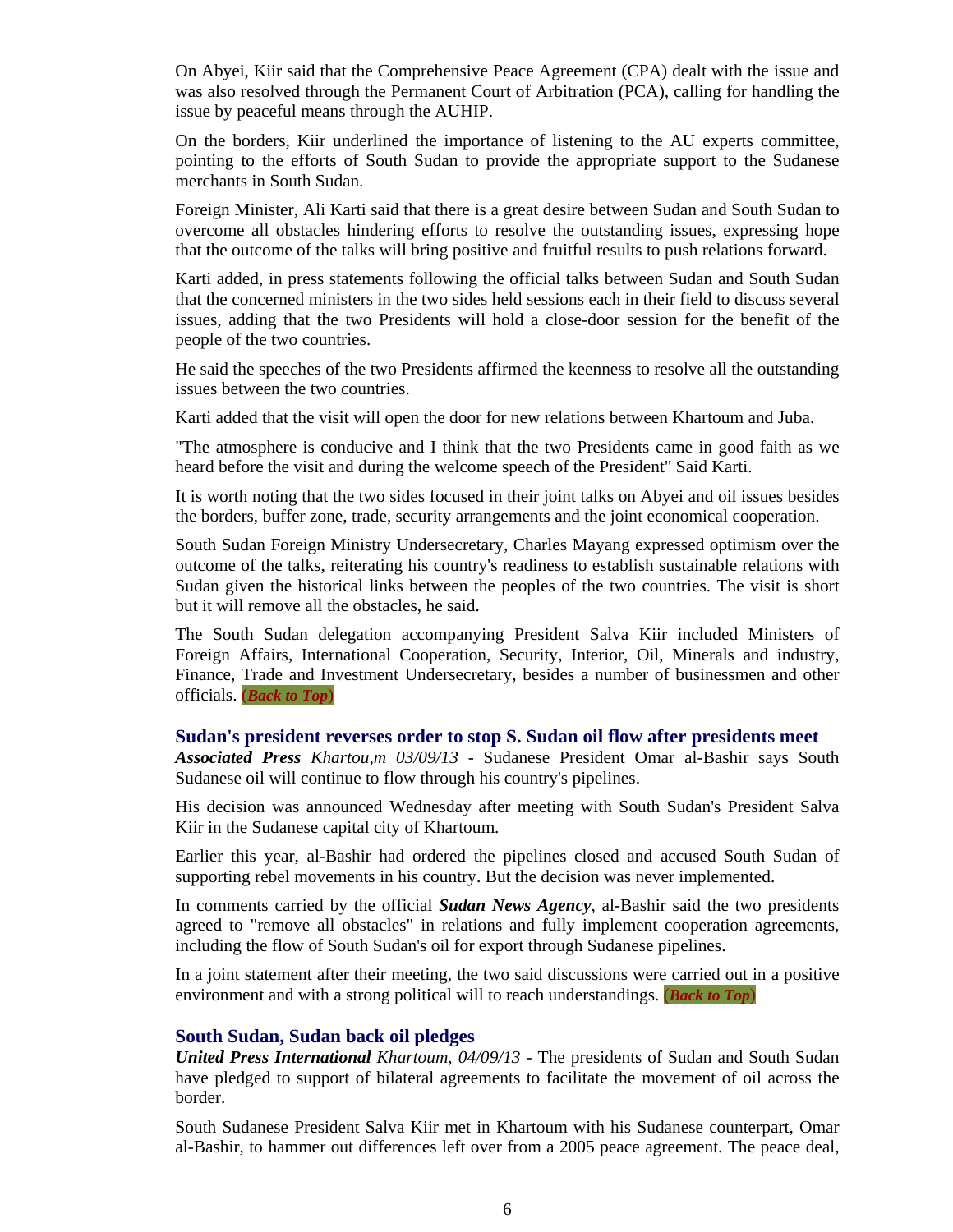brokered with Washington's help, paved the way to South Sudan's independence in 2011. Border clashes, rebel conflicts and disputes over oil have threatened the fragile peace.

The independent *Sudan Tribune* reported Tuesday both sides agreed that oil would continue to flow through a pipeline across the border to Sudan. (*Back to Top*)

#### **UN calls on South Sudan, Sudan to resolve citizenship**

*Catholic Radio Network Juba, 04/09/13* - UN Humanitarian Coordinators for South Sudan and Sudan called on both Governments to resolve the situation of nationals living in each other's state.

Toby Lanzer and Ali Al-Za'tari encouraged the Governments of South Sudan and Sudan to implement fully the Agreement on the status of nationals of the other state, signed on 27 September 2012.

In a joint press statement issued on Tuesday they applauded the setting up of the Joint High Level Committee to oversee the management and decision-making of issues relating to these individuals.

"We encourage both Governments to scale up efforts to provide nationals of the other state with documentation, including residency and work permits", they said.

They appealed for safe and voluntary return, especially those stranded at the Kosti railway station in Sudan and other extremely vulnerable individuals in the two countries.

The Coordinators appealed to the international donor community to assist while they pledged to continue supporting the two Governments. (*Back to Top*)

#### **Economists expect volume of exports between two Sudans to reach \$3 billion**

*Sudan Vision Khartoum, 03/09/13* - Economists have described the visit of the President of South Sudan to Sudan as positive and is likely to yield economic, political and security results.

The visit is an important development in relations between the two countries, said Dr. Sabir Mohamed Al-Hassan, economist and former governor of the Central Bank. He expressed hope that the visit will produce the desired results including solutions to political, security and economic issues. Solution of these issues will have positive impact on the economy particularly oil, he said, adding that a security agreement will also boost trade between the two countries and stabilize the rate of exchange.

The visit will have positive impact on the political, security and economic issues, said Dr. Abdel Azim Al-Mahal, an economist. One of the positive results of the visit is that the rate of exchanging is falling in the parallel market, he added.

Dr. Abdel Latif Al-Boni, an economist, however expressed fears that the outcome of the visit might be below expectations because the two peoples have pinned great hopes on this visit to achieve the desired breakthrough. (*Back to Top*)

#### **Floods destroy more than 400 houses, displace hundreds in Bor**

*Radio Miraya Juba, 03/09/13* - More than 400 houses have been destroyed and hundreds of people displaced in Panliet area of Bor town, Jonglei State, after an overflow from the River Nile.

The state's Ministry of Physical Infrastructure said the water level has so far risen to 1.9 meters in some areas.

The state government said it would dig emergency water channels for the outflow of the water.

"We have our technicians. We will open how the water can move around and also we can be able to close the main dykes that have been broken," Acting Governor Gabriel Gai Riam said.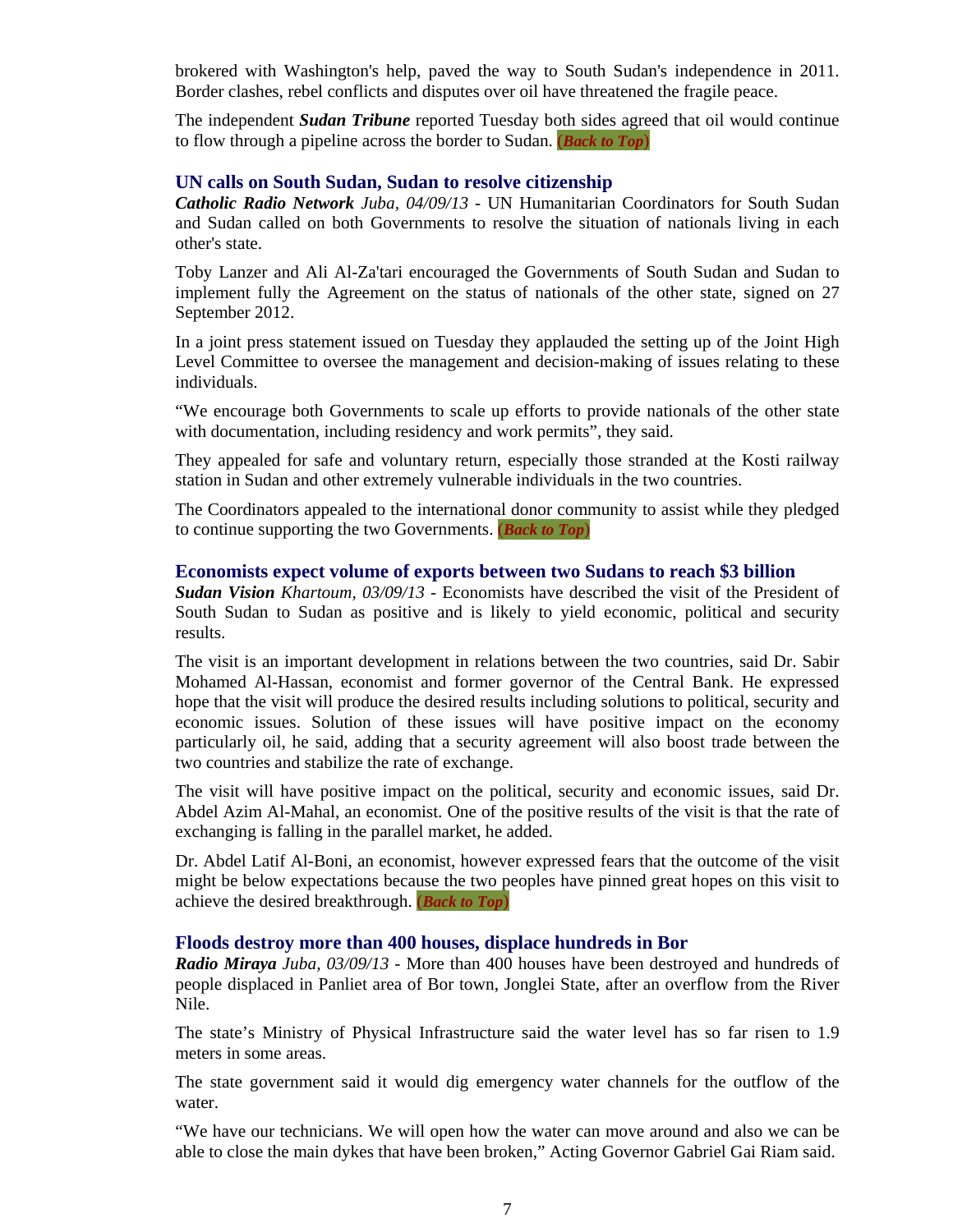"[For] some of them, we cannot be able to control the flow of the water. But we will do what we can in mobilizing our partners and also to inform our national government on what we are doing and maybe they will also come in to inject in to our effort," he said.

One of the people displaced by the flood told Radio Miraya: "People are suffering. They don't have anywhere to stay. People are just staying at the roads."

"We are just sleeping at the road there is nowhere to sleep," the displaced added.

Flooding has also been reported in Warrap, Unity State and Upper Nile states. (*Back to Top*)

#### **Aid agencies register 75,000 conflict-affected people**

*Sudantribune.com Juba, 03/09/13* - About 75,000 conflict-affected people have so far registered in South Sudan's largest state of Jonglei, with many of them said to displaced, the United Nations said.

Jens Laerke, an official from the Office for the Coordination of Humanitarian Affairs (OCHA), said aid agencies were providing those registered with food, water, sanitation and hygiene support.

"Aid distributions had begun and agencies had reached about 55,000 people with a mix of food, water and household items such as jerry cans, soap, fishing equipment and blankets," Laerke told a UN briefing Monday.

However, aid distribution was challenged by extremely poor road conditions and insecurity, he added.

Jonglei remains largely insecure, with agencies attributing the displacement of thousands of people and increased humanitarian need to the military offensive by government forces (SPLA) against rebel groups operating in the remote Pibor County. (*Back to Top*)

#### **Police Commissioner briefs chief inspectors**

*Anisa Radio Yambio, 04/09/13* - Western Equatoria Police Commissioner on Monday briefed all county Police chief Inspectors about the extraordinary police leadership meeting held last month in Wau, Western Bahr El Ghazal.

Major General Majak Dut Ajak appealed for the adoption of community Policing system in all ten counties, Anisa Radio reported.

He emphasized that the community policing helps the police officers to work hand in hand with the community to prevent crimes.

Major General Ajak urged all the county chief Inspectors to work hand in hand with the county authorities and tell local communities that police are there to protect them and their properties. (*Back to Top*)

#### **Rule of law, intermarriage to foster unity, says Igga**

*Radio Miraya Juba, 03/09/13* - Vice President James Wani Igga has said rule of law, intermarriage and a non-tribal education system would promote unity in diversity of the country.

"For us to unite South Sudanese, we must respect the rule of law. Nobody should be jailed and released because he is above the law," Mr Igga said.

"Nobody should be released for killing somebody because he is above the law. This is wrong," he added.

He said the education system must be revised to encourage pupils and students from different tribes to study together.

Mr Igga said intermarriage could also improve relationships between communities.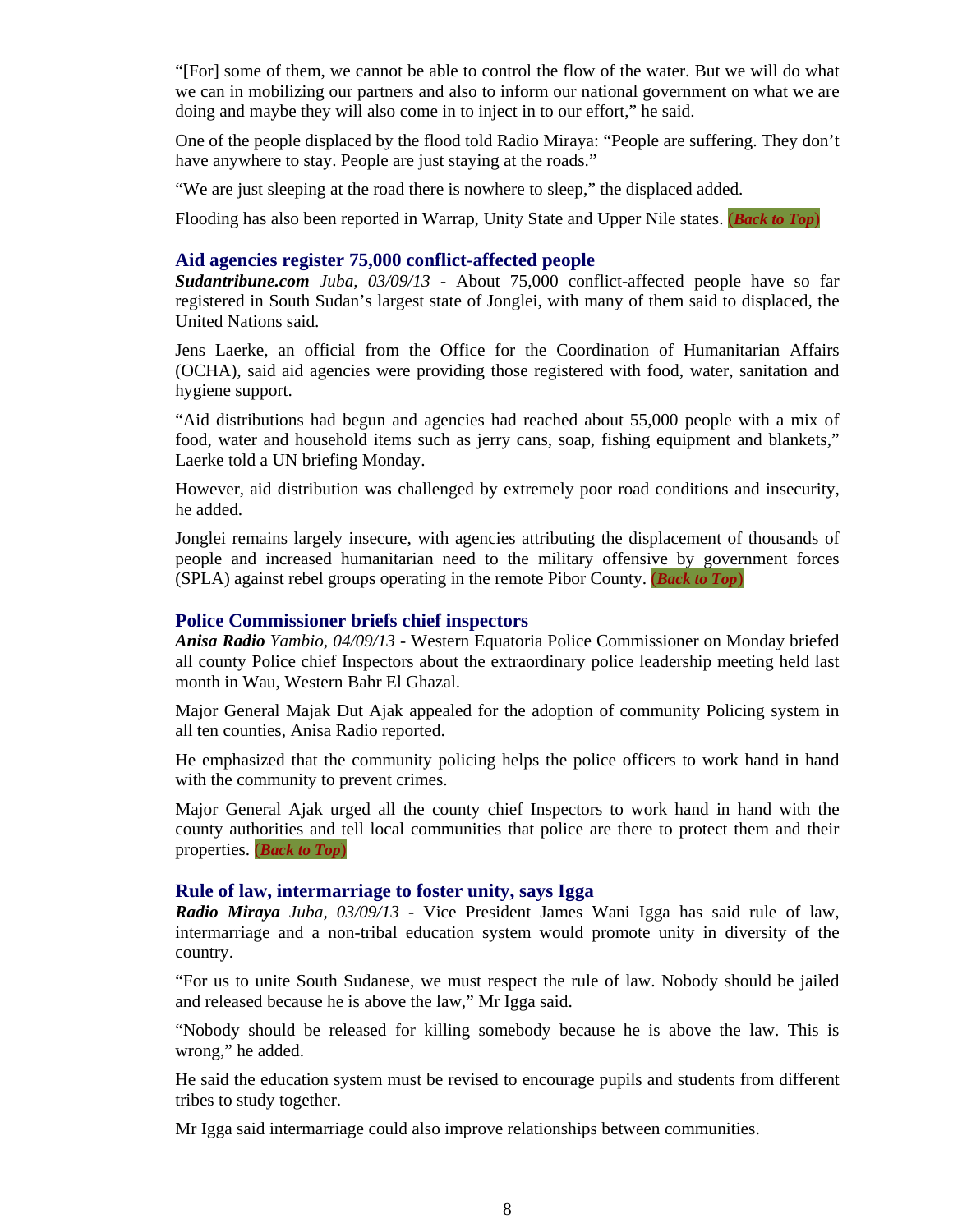"We must revise the system of marriage. Makaraka should marry from the Lotuko, Lotuko should from Kakwa, Kakwa should marry from Shilluk. Why not? This will unite us honestly," he said.

The vice president made the remarks during a Central Equatoria State ceremony held in Juba to congratulate him for his appointment to the new post.

The ceremony was attended by state ministers and officials, representatives of the six counties, chiefs, women and youth. (*Back to Top*)

#### **Official refutes reports that ministers were deprived of meeting governor**

*Gurtong Rumbek, 03/09/13* - The Warrrap State government has denied reports in a section of the media that the state governor, Nyandeng Malek, has limited interacting with ministers as some cabinet members are lobbying to be in the next cabinet expected to be announced.

Joseph Anei Madoor Maluac-dit, the public and political affairs officer in the governor's office said that the reports have intention to tarnish the image of the state governor as the state ministers have not been deprived from conducting their routine business.

"Truly speaking, you would of no doubts be interested to hear from me that those were a typical allegations stirred and moulded by unprincipled politicians with deliberate ill intentions to tarnish the image of our state governor," Madoor said.

He added that Governor's office is accessible to every citizen of the state as their constitutional right because she is people's elected governor mandated to assumes such public offices whereas there is no point of such befitting allegations that she has avoided interactions especially with those whom she bestowed upon them a trust of delivering a services at this capacity of state government as ministers.

"The current state government under the leadership of Madam Nyandeng Malek is being ideally rated by the whole communities of state as the best among equals because the nature of a cabinet peculiarly reflects the state diversity as all tribes and sections are fully represented in the system, the good system to which the olden grudges and divisive policies created by the previous administrations where people were divided on the basis of sections were tremendously burnt to dashes and ashes by her government," Madoor added. (*Back to Top*)

#### **Warrap parliament sacks clerk over under-performance**

*Sudantribune.com Wau, 02/09/13* - The speaker of Warrap state parliament has unexpectedly announced the dismissal of the clerk of the house for alleged under-performance, legislators said.

Speaker Madot Dut Deng announced the sacking of former clerk Nguany Aniindit Wol, requesting that the deputy clerk take charge until a replacement is appointed.

Mayar Deng Mayar, a member of the legislative, said the speaker had announced the clerk's removal to the house at the closing session of the sitting which discussed how the state administration should respond to flooding and heavy rains which have submerged crops.

Mayar said the dismissal had caught the house by surprise, adding there had been no advance indication of the decision.

"Schedules of the sittings in the house end every Thursday and we did not discuss anything relating to this development last week. The speaker only announced the dismissal of the former clerk when the session was closing and the members were going away", Mayar told Sudan Tribune from the state capital, Kuacjok.

He says that speaker has powers under the 2011 state transitional constitution to appoint and remove the clerk.

An ally of the former clerk also confirmed the dismissal, describing the speaker's decision as an "unjustified unilateral act".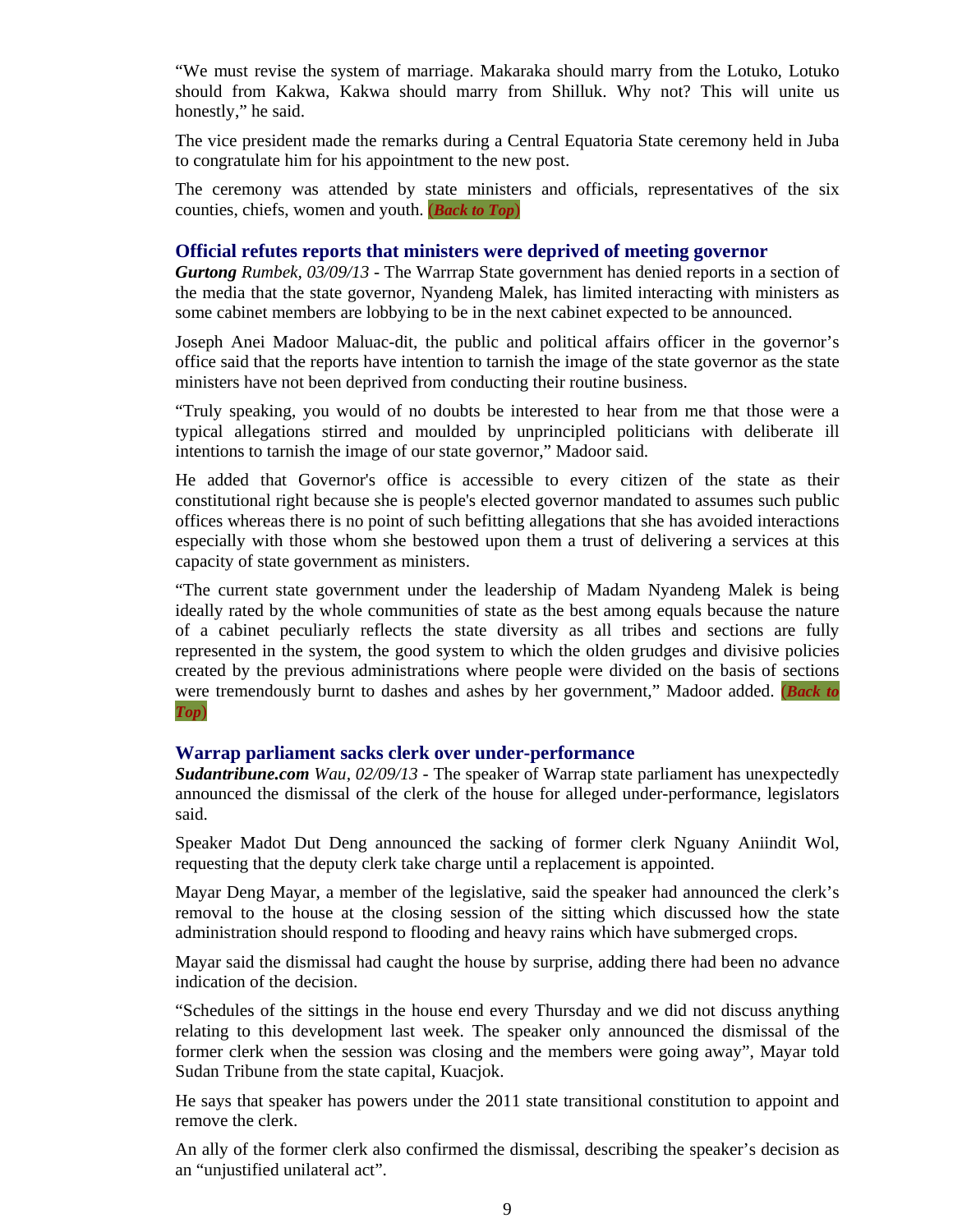"Yes comrade Nguany has been removed. The speaker of the assembly took a unilateral decision. He did not consult with the members. No question was put to members before the decision was reached", the official, who did not want to be identified, told Sudan Tribune by phone on Monday from Kuacjok town.

He said that though Nguany was unhappy with the decision, he had accepted it for the sake of peace and stability. (*Back to Top*)

#### **India to invest in garbage, sugar plantation in Lainya**

*Easter Radio Juba, 04/09/13* - Indian investors visited Lainya County of Central Equatorial state to invest in garbage collection and sugar plantation.

County Commissioner Huda Micah Laila welcomed the investors and said they were ready to allow the investment, *Easter Radio* reported.

She said the project will create employment opportunities to youths and generate revenues to the government.

Ms Huda proposed sugar plantation project to be implemented in Mukaya Payam.

She said she was studying the viability of the two projects before their implementation.

Ms Huda added that the community will be educated on the project and its advantages to avail a piece of land to investors. (*Back to Top*)

#### **Jur River County to increase taxes on alcohol**

*Voice of Hope Wau, 03/09/13* - Jur River County authorities in Western Bahr El Ghazal State are planning to impose heavy taxes on imported and local alcohol to curb insecurity.

County Commissioner John Arop Apai told *Voice of Hope Radio* that he presented a number of bills to the County's Assembly one of which is to reduce alcohol consumption.

He said the bill was in its second reading meant to double tax imported alcoholic drinks to reduce crime rate at the county.

Mr Arop said laws and regulations will never stop high consumption of alcohol, but will minimize dangers and risks of excessive consumption.

He clarified that they planned to levy 100 percent tax on alcohol.

Commissioner Arop said families depending on local alcohol would not be affected because soft local brews used in traditional ceremonies will not be touched.

Last month Jur River County experienced killing of a person due to alcohol consumption when two clans clashed in Marial Baai Payam. (*Back to Top*)

#### **FEATURE - South Sudanese in limbo in Khartoum, - rapid response required**

*Feature piece by Muawad Rashid on Sudan Vision, 04/09/13* - According to Interior Ministry Director of Voluntary Return Committee the work is continuing in repatriating Southern Sudanese back to their homes in South Sudan in the framework of voluntary return project.

About 12 thousand Southerners were transported by air and there are still 18 assembling locations or departure points in Khartoum where Southerners are waiting for being transported to South Sudan.

Official figures indicate that there are 40,000 South Sudanese stranded at departure points in miserable conditions across Khartoum.

Those Southerners who have been waiting for buses to arrive to take them south for more than two years, are like ghosts in this country now.

Officially they are no longer Sudanese; they lost their citizenship rights and jobs following South Sudan secession in 2011.